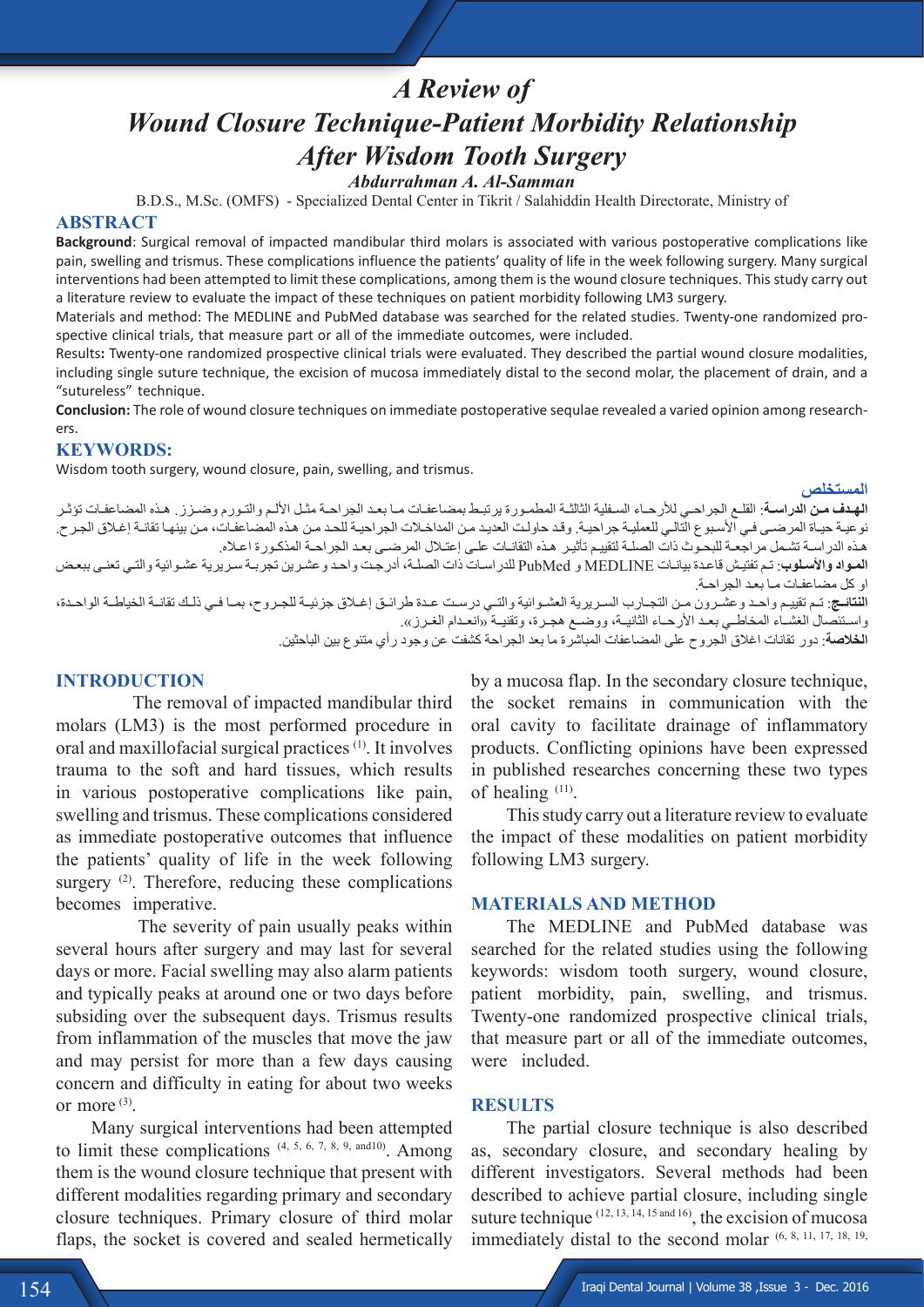and 20), the placement of drain (7, 21, 22, 23, 24, and 25), and a "sutureless" technique in which no form of suturing is performed  $(26, 27, \text{ and } 28)$ .

## **Single suture technique**

In the single suture technique, a single suture was placed at the distal relieving incision while in multiple suture technique; the sutures were placed at the interdental papilla between the second and third molars and at the distal relieving incision (Fig.1 and 2).



Fig.1: Wound closure by single suture technique: Healing by second intention  $(14)$ .



 Fig.2: Wound closure by multiple suture technique: Healing by first intention (14).

Five studies were included. Researchers (12, 13, and 14) founded a significant difference in term of pain, swelling and trismus between the two techniques favoring the single suture techniques. In another study, researchers revealed no statistical significant difference between the two techniques<sup>(15)</sup>. Anighoro et al. (16) showed a significant reduction in postoperative pain and trismus in single suture technique, however, no difference in the values of facial swelling when compared with multiple suturing technique. The summery of the above studies seen in table  $(1)$ .

| <b>Study</b>                      | <b>Study</b><br>design    | <b>Sample</b><br>size | Age<br>(Mean)   | <b>Technique</b>           | <b>Outcomes</b> | <b>Results</b>           |
|-----------------------------------|---------------------------|-----------------------|-----------------|----------------------------|-----------------|--------------------------|
|                                   | Parallel<br>group RCT     | 25                    | 18-38<br>(26)   | Single/<br>Multiple suture | Pain            |                          |
| Osunde OD et al. (12)             |                           |                       |                 |                            | Swelling        | Significant (Favor gp.I) |
|                                   |                           |                       |                 |                            | <b>Trismus</b>  |                          |
|                                   |                           |                       |                 |                            | Pain            |                          |
| Refo'a Y et al. (13).             | Parallel<br>group RCT     | 16                    | >18             | Single/<br>Multiple suture | Swelling        | Significant (Favor gp.I) |
|                                   |                           |                       |                 |                            | <b>Trismus</b>  |                          |
|                                   |                           |                       |                 |                            | Pain            |                          |
| Sanchis-Bielsa JM,<br>et al. (14) | Split-mouth<br><b>RCT</b> | 25                    | 18-31           | Single/<br>Multiple suture | Swelling        | Significant (Favor gp.I) |
|                                   |                           |                       |                 |                            | <b>Trismus</b>  |                          |
|                                   |                           |                       |                 |                            | Pain            |                          |
| Gay-Escoda C<br>et al. (15).      | Split-mouth<br><b>RCT</b> | 40                    | 18-45<br>(25.2) | Single/<br>Multiple suture | Swelling        | Not significant          |
|                                   |                           |                       |                 |                            | <b>Trismus</b>  |                          |
| Anighoro EO<br>et al. $(16)$      | Parallel<br>group RCT     | 60                    | 18-40<br>(26.8) | Single/<br>Multiple suture | Pain            |                          |
|                                   |                           |                       |                 |                            | <b>Trismus</b>  | Significant (Favor gp.I) |
|                                   |                           |                       |                 |                            | Swelling        | Not significant          |

#### **Table 1. Influence of suturing technique on postoperative secondary outcomes.**

## **Distal mucosal excision**

In this technique, partial wound closure was

achieved by cutting a wedge of mucosa; width 5–6 mm, distal to the second molar, allowing secondary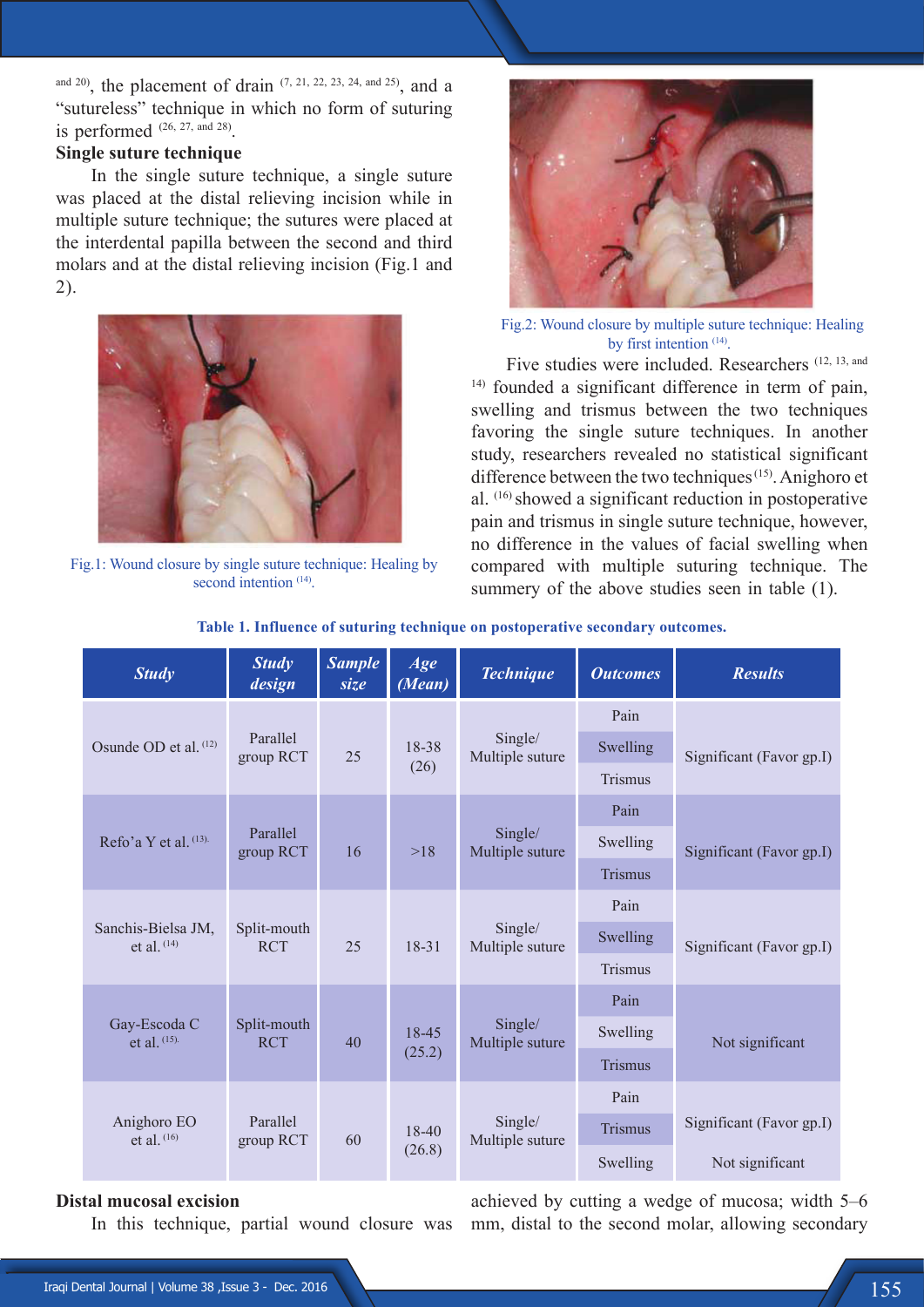wound healing (Fig.3).



Fig.3: Distal mucosal excision: Healing by second intention (6).

 Seven studies were included. Researchers (6, 8, 11, 17, 18, 19, and 20) founded a significant reduction in postoperative pain, swelling when this technique was used as compared with complete closure technique. In addition, Bello et al,  $(8)$  revealed a significant reduction in term of postoperative swelling favoring distal mucosal excision technique, however; its effect in reducing postoperative pain and trismus were not significant. In contrast, two studies (17 and 19) showed that trismus was reduced significantly utilizing the distal mucosal excision technique. Table (2) summarizes the included studies that evaluate the effect of mucosal excision technique on postoperative secondary outcomes.

| <b>Study</b>                   | <b>Study design</b> | <b>Sample</b><br>size | Age<br>(Mean)       | <b>Technique</b>                         | <b>Outcomes</b> | <b>Results</b>           |
|--------------------------------|---------------------|-----------------------|---------------------|------------------------------------------|-----------------|--------------------------|
| Maria A                        |                     |                       |                     |                                          | Pain            |                          |
| et al. $(17)$                  | Parallel group RCT  | 30                    | $18 - 40$           | Mucosal excision/<br>No mucosal excision | Swelling        | Significant (Favor gp.I) |
|                                |                     |                       |                     |                                          | Trismus         |                          |
| Chaudhary M                    | Split-mouth RCT     |                       | Mucosal excision/   | Pain                                     |                 |                          |
| et al. $(18)$                  |                     | 12                    | $20 - 30$           | No mucosal excision                      | Swelling        | Significant (Favor gp.I) |
| Khande K<br>et al. $(19)$      | Parallel group RCT  | 30                    | $25 - 30$           | Mucosal excision/<br>No mucosal excision | Pain            |                          |
|                                |                     |                       |                     |                                          | Swelling        | Significant (Favor gp.I) |
|                                |                     |                       |                     |                                          | <b>Trismus</b>  |                          |
| Danda AK                       |                     |                       |                     | Mucosal excision/                        | Pain            |                          |
| et al $(11)$ .                 | Split-mouth RCT     | 93                    | 18-31<br>(24.3)     | No mucosal excision                      | Swelling        | Significant (Favor gp.I) |
| Kareem JJ $(20)$               | Parallel group RCT  | 50                    | 19-27               | Mucosal excision/                        | Pain            |                          |
|                                |                     |                       |                     | No mucosal excision                      | Swelling        | Significant (Favor gp.I) |
| Pasqualini D<br>et al $(6)$    | Parallel group RCT  | 100                   | 19-27               | Mucosal excision/<br>No mucosal excision | Pain            |                          |
|                                |                     |                       |                     |                                          | Swelling        | Significant (Favor gp.I) |
| <b>Bello SA</b><br>et al $(8)$ | Parallel group RCT  | 40/42                 | $21 - 32$<br>(26.8) |                                          | Pain            | Not significant          |
|                                |                     |                       |                     | Mucosal excision/<br>No mucosal excision | Swelling        | Significant (Favor gp.I) |
|                                |                     |                       |                     |                                          | Trismus         | Not significant          |

#### **Table 2. Influence of distal mucosal excision on postoperative secondary outcomes.**

#### **Placement of drains**

In this technique, a tube drain or gauze drain partially submerged into the extraction socket to secure more drainage and to attain secondary wound healing.

 Many studies founded no effect on drain placement in postoperative pain reduction  $(7, 21, 22 \text{ and } 23)$ . but one study (24) revealed positive drain effect in pain reduction when compared with wound healing without **Table 3. Influence of drain placement on postoperative secondary outcomes.**

drain placement. When swelling complication was considered, the use of drain was seen to be beneficial through many studies  $(7, 21, 23, 24, \text{ and } 25)$ . However, Akota et al, (22) recorded a non-significant effect of drain in reducing postoperative swelling. The effect of drain in the reduction of postoperative trismus was conflicting. Researchers documents its validity (7, 23 and  $24)$  and others are not  $(21, 22 \text{ and } 25)$ . The summery of the above studies seen in table (3).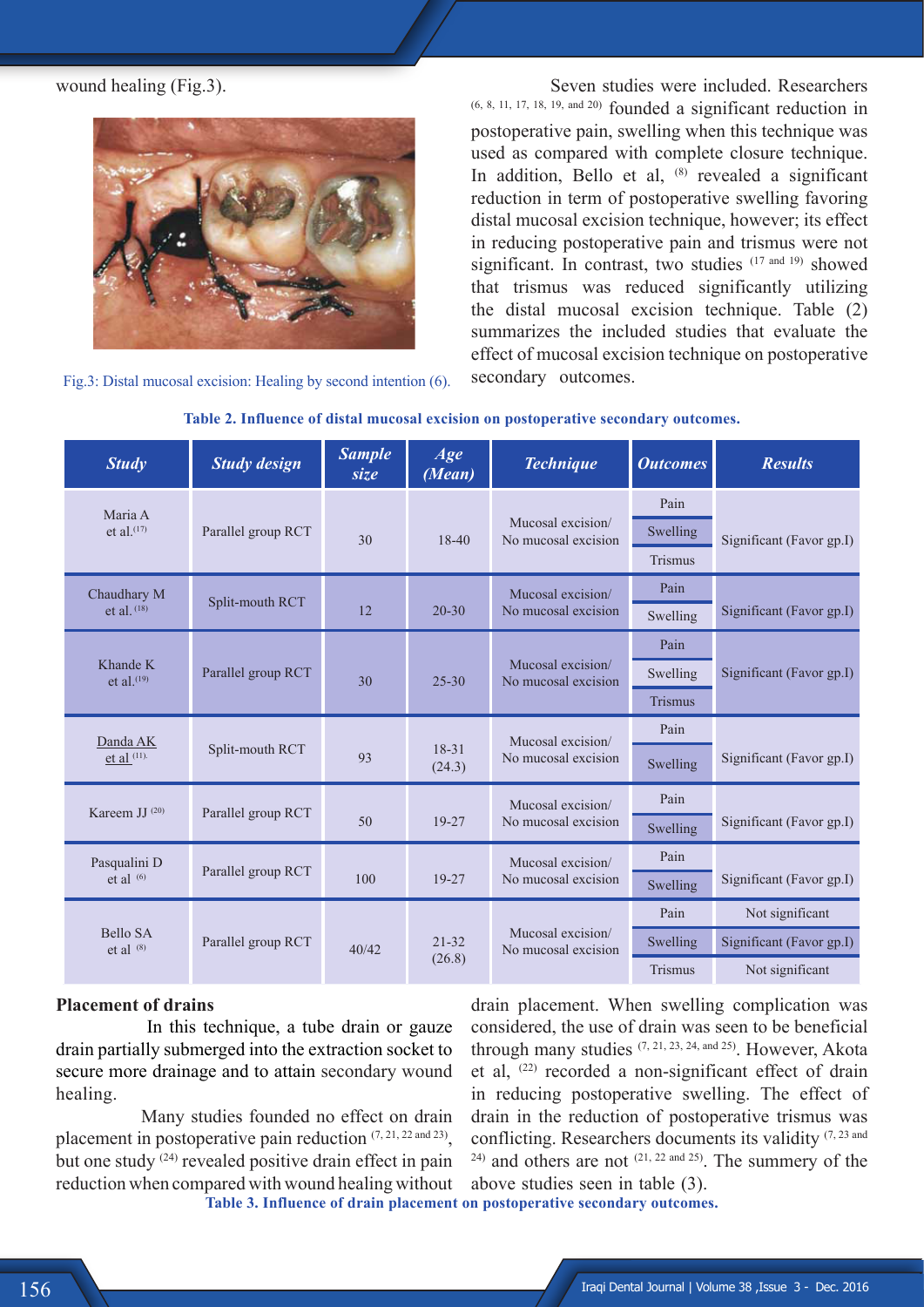| <b>Study</b>                                          | <b>Study design</b> | <b>Sample</b><br>size | Age<br>(Mean)   | <b>Technique</b>         | <b>Outcomes</b> | <b>Results</b>           |
|-------------------------------------------------------|---------------------|-----------------------|-----------------|--------------------------|-----------------|--------------------------|
|                                                       |                     |                       |                 |                          | Pain            |                          |
| Obimakinde OS<br>et al. $(24)$                        | Parallel group RCT  | 40                    | >18             | Tube drain/<br>No drain  | Swelling        | Significant (Favor gp.I) |
|                                                       |                     |                       |                 |                          | <b>Trismus</b>  |                          |
| Chukwuneke FN<br>et al. $(7)$ .                       | Parallel group RCT  | 50                    | $18-40$<br>(26) | Tube drain/<br>No drain  | Pain            | Not significant          |
|                                                       |                     |                       |                 |                          | Swelling        | Significant (Favor gp.I) |
|                                                       |                     |                       |                 |                          | <b>Trismus</b>  |                          |
|                                                       |                     |                       |                 |                          | Pain            | Not significant          |
| Cerqueira PR<br>et al. $(21)$                         | Split-mouth RCT     | 35                    | >18             | Tube drain/<br>No drain  | Swelling        | Significant (Favor gp.I) |
|                                                       |                     |                       |                 |                          | Trismus         | Not significant          |
| Sağlam AA <sup>(25)</sup>                             | Split-mouth RCT     | 13                    | 18-39           | Tube drain/<br>No drain  | Swelling        | Significant (Favor gp.I) |
|                                                       |                     |                       |                 |                          | Trismus         | Not significant          |
|                                                       |                     |                       |                 |                          | Pain            |                          |
| Akota I<br>et al. $(22)$                              | Split-mouth RCT     | 26                    | >18             | Gauze drain/<br>No drain | Trismus         | Not significant          |
|                                                       |                     |                       |                 |                          | Swelling        |                          |
| Rakprasitkul S<br>and<br>Pairuchvej V <sup>(23)</sup> | Split-mouth RCT     | 23                    | >18             | Tube drain/<br>No drain  | Pain            | Not significant          |
|                                                       |                     |                       |                 |                          | Swelling        |                          |
|                                                       |                     |                       |                 |                          | Trismus         | Significant (Favor gp.I) |

## **Sutureless technique**

In the sutureless technique there is free flow of inflammatory exudates from the extraction sockets and allowing the wound to heal secondarily (26).

showed that patients had significantly less postoperative pain, swelling,  $(26, 27)$  and trismus<sup>(26)</sup> when no sutures were used. Table (4) summarizes the included studies that assess the impact of sutureless technique on postoperative secondary outcomes. **Table 4. Influence of sutureless technique on postoperative secondary outcomes.** 

Three studies were included and the results

| <b>Study</b>              | Study design       | Sample size | Age (Mean)    | Technique       | <b>Outcomes</b> | <b>Results</b>           |
|---------------------------|--------------------|-------------|---------------|-----------------|-----------------|--------------------------|
| Hashemi HM                | Split-mouth RCT    |             | $19-24(22)$   | Sutureless/     | Pain            |                          |
| et al. $(26)$             |                    | 30          |               | Multiple suture | Swelling        | Significant (Favor gp.I) |
| Osunde OD                 | Parallel group RCT |             | $18-38(27.1)$ | Sutureless/     | Pain            |                          |
| et al. $(27)$             |                    | 40          |               | Multiple suture | Swelling        | Significant (Favor gp.I) |
|                           |                    |             |               |                 | Trismus         |                          |
| Kaskos HH <sup>(28)</sup> | Parallel group RCT |             |               | Sutureless/     | Pain            |                          |
|                           |                    | 20          | (25.05)       | Multiple suture | Swelling        | Significant (Favor gp.I) |

## **DISCUSSION**

Swelling, trismus and pain are the most important indicators following surgical extraction of impacted lower third molars (8, 9 and 11). Wound closure technique is an operative factor that could influence the immediate postoperative pain, swelling, and trismus. It could therefore contribute to the patients' quality of life after surgical operations (8). However, this observation is controversial issue between researchers. The reason for this discrepancy is unclear (16) and might be resulted from variations in the individual inflammatory response (12). In addition, the ability of the surgeon  $(29)$  and the difficulty of the operation might influence the outcome of the surgery.

Wound closure technique does not appear to have an influence on the amount of chemical mediators or their stimulation of nerve endings or the interpretation in the central nervous system, which could explain the lack of positive influence of the wound closure technique on pain perception (8). Nevertheless, the accumulation of inflammatory exudate and/ or hematoma increases pressure on nerve endings resulting in more pain perception.

Pain assessment is subjective and influenced by many factors such as the patient's age, sex, and previous experience of pain, pain threshold and tolerance, therefore, assessment of pain may be difficult  $(30)$ 

Facial swelling could be due to accumulation of inflammatory exudate16 within facial tissues, hematoma collection <sup>(31)</sup>, or both. Partial wound closure, which ensures drainage, appears to minimize immediate postoperative edema, thereby contributing to a reduction in patient discomfort (32). Facial swelling could be measured by different methods like flexible tape, photograph, and the visual analog scale.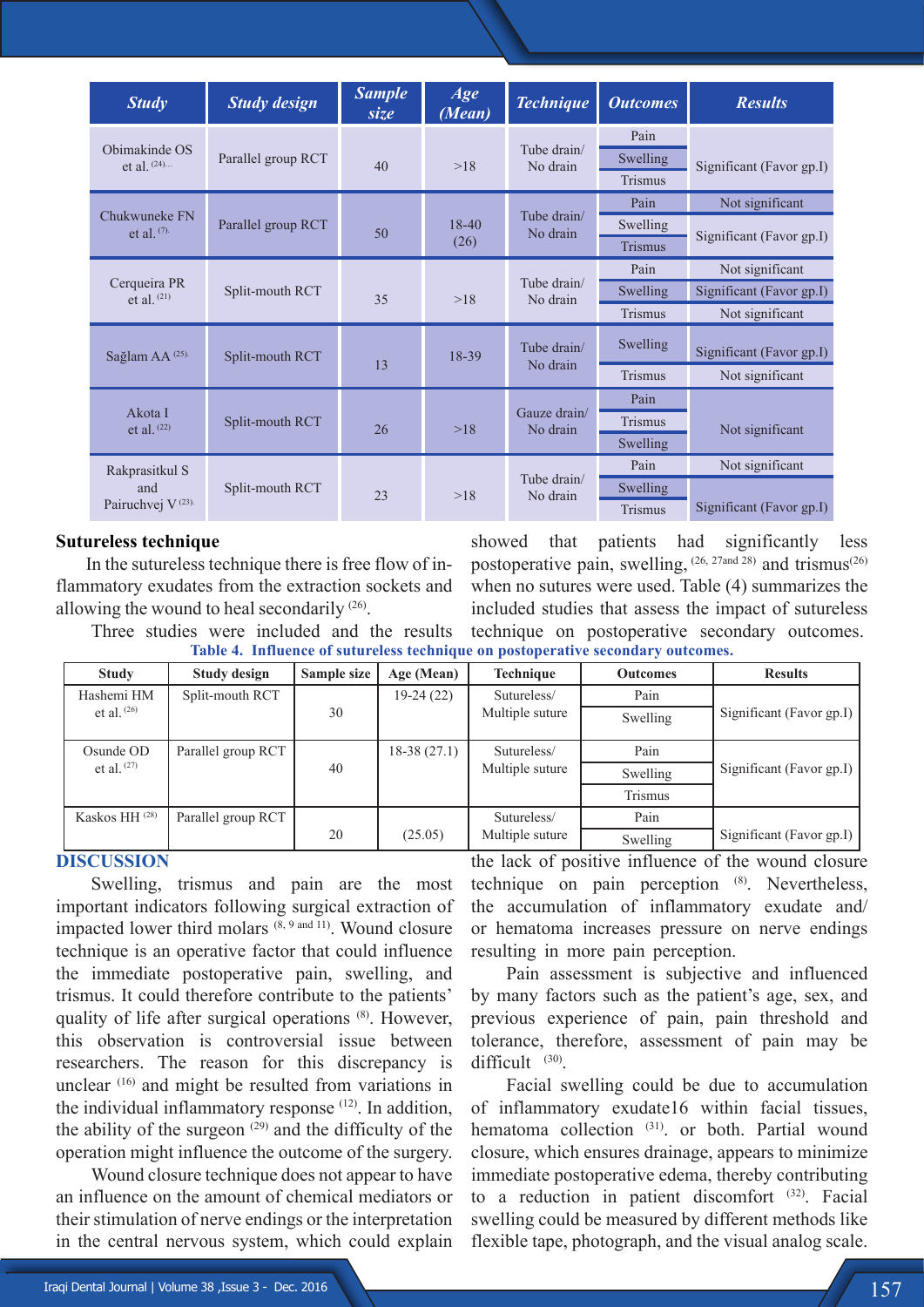Although they are simple, cost-effective and timesaving methods, but not as accurate as magnetic for the measurements of facial soft tissue volume  $(33)$ .

Primary closure of the flap avoids suture dehiscence and improves wound healing (34 and 35). In contrast, Pasqualini et al,  $(6)$  and Dubois et al,  $(32)$ wound dehiscence occurred within the first 1 week postoperatively, more frequently in sockets with total closure. Researchers founded a significantly higher incidence of reactionary bleeding was observed with partial closure when compared the total wound closure (8). It has been postulated that total wound closure will be associated with a higher incidence of dry socket because of the non-self-cleansing nature of the socket. It acts like a 1-way valve that allows food debris to enter the socket but does not allow it to escape from the socket <sup>(32)</sup>.

The possible reason for the lower pain, swelling, and trismus values recorded for the single suture technique might be differences in the retention of the inflammatory exudates which is less in the partial (single suture) closure, because more room is present for the release of the inflammatory exudates compared with the multiple suture technique <sup>(12)</sup>.

 Although mucosa excision found to improve patients' quality of life  $(17, 18, 19, \text{and } 20)$ , it prolongs the duration of surgery and may cause more trauma to the patient (36) and this may have negative impact on periodontal healing in the distal surface of second molar.

 Many studies showed the advantage of drain placement in reducing post-operative swelling  $(7, 21, 23, 31)$  $24$ , and  $25$ ). Chukwuneke et al,  $(7)$  recorded a greater pain score for patients who had undergone surgical closure with the insertion of drain, probably because of the irritating effect. In addition, the overall cost of surgery could be increased because of the additional cost of purchasing rubber drains. Insertion of a drain could prolong the duration of surgery and may present with more discomfort to the patient due to the presence of a foreign body in form of a tube or gauze inside the mouth for a varying period of 48 to 72 hours after surgery  $(36)$ .

 Waite and Cherala has described this technique (9). They reported less pain because of free flow of inflammatory exudates from the extraction sockets<sup>(27)</sup>. The benefits of this technique are the lower cost, less operative time, less manipulation of soft tissue and hence, less postoperative morbidity. Moreover, it does not require additional hospital visits for removal of sutures  $(9 \text{ and } 27)$ . A sutureless technique might, however, be limited to cases in which minimal incisions are used for third molar surgery <sup>(9 and 34)</sup>. The

main drawback of suture-less is that healing may be delayed. In addition, there may be high potential for the formation of a periodontal pocket in relation to the adjacent second molar (27). However, Hashemi et al,  $(26)$  showed, after 6-month follow up, that secondary wound healing through sutureless technique did not increase the depth of the pocket around the second molar.

#### **CONCLUSION**

The role of wound closure technique on immediate postoperative sequlae revealed a varied opinion among researchers.

Single suture technique and the distal mucosal excision may be valuable in reducing some of postoperative complications.

A sutureless technique might be advantageous in cases in which minimal incisions are used.

However, a recent meta-analysis concludes that there are no significant differences on the outcome between complete and partial wound closure and it refers that the available studies are heterogeneous and do not produce high level of scientific evidence (37).

# **CONFLICT OF INTEREST**

The authors declare there is no conflict of interest. **Acknowledgement**

I; the author; gratefully acknowledge assistant professor Dr. Mohammad S. Suleiman; a person who taught me how scientific researches are conducted. **REFERENCES**

- 1. Nageshwar N. Comma incision for impacted mandibular third molars. J Oral Maxillofac Surg 2002; 60(12):1506–9.
- 2. Lopes V, Mumenya R, Feinmann C, Harris, M. Third molar surgery: an audit of the indications for surgery, postoperative complaints and patient satisfaction. Br J Oral Maxillofac Surg 1995; 33: 33–5.
- 3. Coulthard P, Bailey E, Esposito M, Furness S, Renton TF, orthington HV. Surgical techniques for the removal of mandibular Wisdom teeth. Cochrane Database of Systematic Reviews 2014, Issue 7.
- 4. Dolanmaz D, Esen A, Isik K, Candirli C. Effect of 2 flap designs on postoperative pain and swelling after impacted third molar surgery. Oral Surg Oral Med Oral Pathol Oral Radiol. 2013;116 (4):e244-6.
- 5. Barone A, Marconcini S, Giacomelli L, Rispoli L, Calvo JL, Covani U. A randomized clinical evaluation of ultrasound bone surgery versus traditional rotary instruments in lower third molar extraction. J Oral Maxillofac Surg 2010;68(2):330–6.
- 6. Pasqualini D, Cocero-Castella A, Mela L, Braccco P. Primary and secondary closure of the surgical wound after removal impacted mandibular third molars: a comparative study. Int J Oral Maxillofac Sur 2005; 34(1):52-57.
- 7. Chukwuneke FN, Oji C, Saheeb DB. A comparative study of the effect of using a rubber drain on postoperative discomfort following lower third molar surgery. Int J Oral Maxillofac Sur 2008; 37(4):341–4.